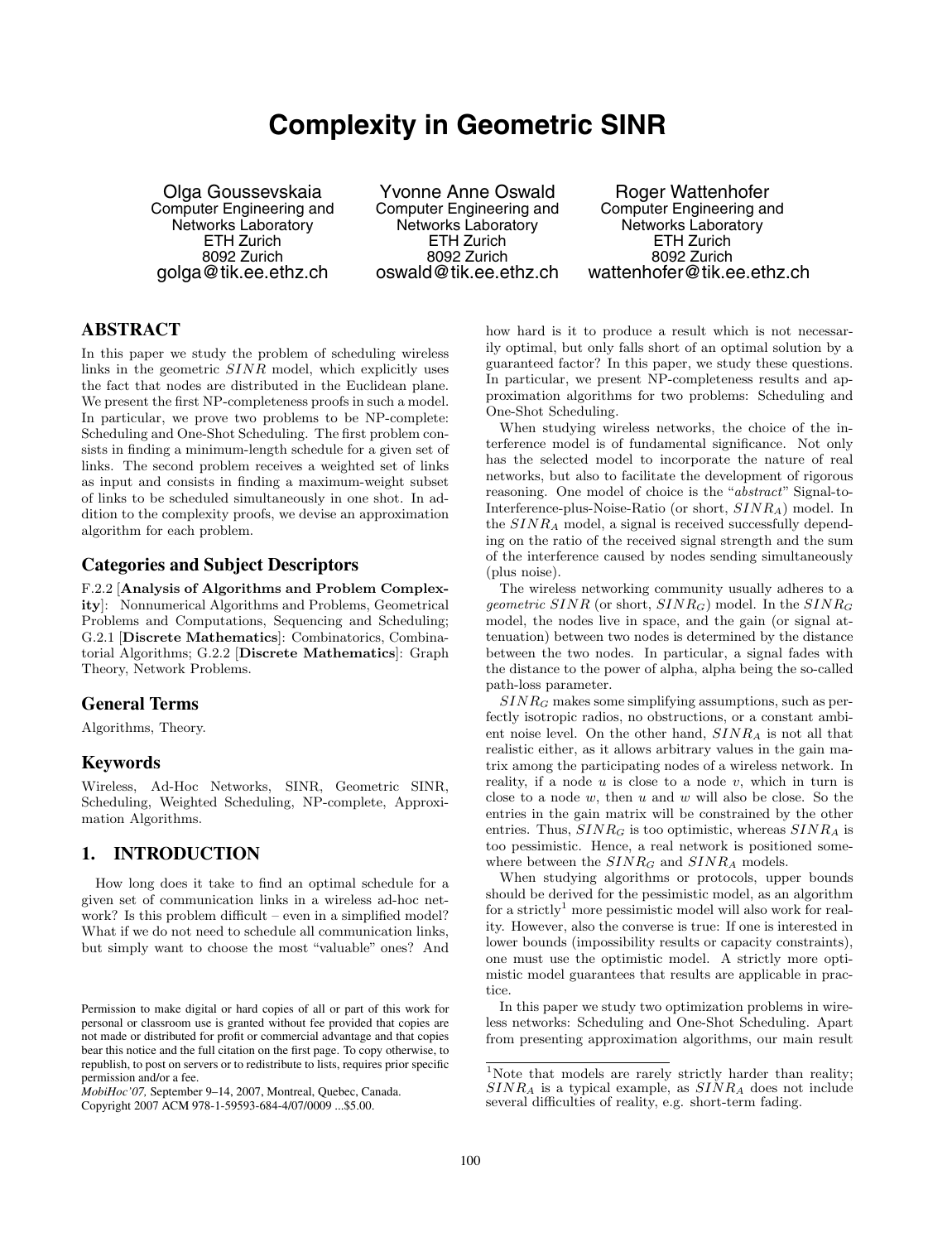is the proof of hardness of these problems. In particular, we formally prove that Scheduling and One-Shot Scheduling are both NP-complete in the  $SINR_G$  model. Since the  $SINR_G$  model is weaker than reality, this implies that one cannot compute an optimal schedule of wireless requests in practice, unless  $P = NP$ .

To the best of our knowledge, these are the first NPcompleteness proofs for  $SINR_G$ . As we will discuss in the related work section in more detail, there have been various NP-completeness proofs for wireless networks model, in particular for so-called unit disk graphs (UDG) or for the  $SINR<sub>A</sub>$  model. In contrast to our work, these proofs are graph-based. In an orthodox  $SINR_A$  proof one establishes an arbitrary gain matrix between the participating nodes of a wireless network, giving  $O(n^2)$  degrees of freedom. In particular, this allows to build a graph, as the gain between any two nodes can be set to either 1 ("link") or 0 ("no link"). One ends up with a standard graph, and it trivially follows that e.g. scheduling is as hard as coloring in graphs. A similar argument holds for proofs for the UDG model.<sup>2</sup>

In reality, however, gain cannot be chosen arbitrarily. As we argued before, the triangular inequality makes all the entries in the gain matrix interdependent. If we turn to the  $SINR_G$  model, we must choose positions of the nodes in space (e.g. in a plane), which determines the attenuation between two nodes, giving only  $O(n)$  degrees of freedom. Arguing that two nodes cannot transmit concurrently in a schedule becomes much harder, since the nodes all influence each other. This is what intuitively makes the problem harder. In  $SINR<sub>G</sub>$ , one must always deal with the complete (weighted) graph; this asks for a different kind of proof.

The paper is structured as follows. In Section 2 we discuss some results in different interference models. In Section 3 we describe the  $SINR_G$  model and the problems we address in this paper. In Section 4 we present the NP-completeness proofs for the Scheduling and the One-Shot Scheduling problem. In Section 5 we describe two approximation algorithms for the referred problems. Finally, in Section 6, we discuss our results and suggest directions for future research.

### **2. RELATED WORK**

The problem of scheduling link transmissions in a wireless network in order to optimize one or more of performance objectives (e.g. throughput, delay, fairness or energy) has been a subject of much interest over the past decades.

An issue of prime importance is the complexity of scheduling problems. As has already been argued in the introduction, there have been various NP-completeness proofs for wireless networks. To the best of our knowledge, these proofs are either built for the UDG model [15, 19], or for the abstract  $SINR$  model  $(SINR_A)$ , and present reductions without a geometric representation. A typical such proof establishes an arbitrary gain matrix between the participating nodes, which results in a standard graph. The hardness is proved by a reduction from graph coloring, for example [3].

The joint problem of power control and scheduling with the objective of minimizing the total transmit power subject to the end-to-end bandwidth guarantees and the bit error rate constraints of each communication session is addressed by Kozat et al. in [18]. They prove their problem to be NP-complete by using a reduction from integer programming under the assumption that the values of the gain matrix can be chosen arbitrarily. Similarly, Leung and Wang [21] prove that the problem of maximizing data throughput by adaptive modulation and power control while meeting packet error requirements is NP-complete under the assumption that the values of the gain matrix are arbitrary. Another problem is proposed by Chatterjee et al. in [22] as the power constrained discrete rate allocation problem. A solution finds the rates at which the base station must transmit to each user including SINR constraints. They prove that this problem is NP-complete for CDMA data networks by a reduction from the Knapsack problem using a gain matrix with gain value 1 for all links.

The problem of scheduling broadcast requests has been studied by Ephremides and Truong [7]. They show that in a generalized, non-geometric model, finding an optimal schedule is NP-complete, if no interference is tolerated. Other aspects of scheduling and power control using an arbitrary gain matrix are studied for instance in [3, 4, 6, 28, 29, 30].

One of the very few lower bounds for the  $SINR_G$  model is due to Gupta and Kumar [13]. They analyze the overall capacity of ad-hoc networks in the  $SINR_G$  model from an information theoretic perspective, and prove that a wireless network comprised of n nodes cannot provide a throughput of more than  $\Theta(1/\sqrt{n})$ . More recently, a study of data aggregation capacity in the  $SINR_G$  has been performed. In [9], Giridhar and Kumar show that, in a random network, the maximum rate for computing divisible functions is  $\Theta(1/\log n)$ . Furthermore, in [23], Moscibroda shows that symmetric functions can be computed at rate  $\Omega(1/\log^2 n)$ in every network, even if its nodes are positioned in a worstcase manner.

Of course the design of efficient algorithms for scheduling has been explored as well. In order to compute a timeschedule such that spatial reuse is maximized, most of the proposed schemes are based on traditional graph-theoretic models. They use a graph representation of a wireless network, modeling interference by some (often binary) graph property. For example, a set of "interference-edges" might be defined, containing pairs of nodes within a certain distance to each other, thus modeling interference as a local measure.

Graph-based scheduling algorithms usually employ an implicit or explicit coloring strategy, which neglects the aggregated interference of nodes located farther away. A variety of centralized and decentralized approximation algorithms have been proposed and their quality analyzed for this kind of model [14, 20, 24, 31, 32]. Most recently, Brar et al. [5] present a scheduling method that is based on a greedy assignment of weighted colors. Although these algorithms present extensive theoretical analysis, they are constrained to the limitations of a model that does not reflect the real nature of wireless networks. In particular, such graph-based models ignore the accumulated interference of a large number of distant nodes.

In [1, 10, 11], it is argued that the performance of graphbased algorithms is inferior to algorithms in more realistic SINR models. More recently, Moscibroda et al. [26] show experimentally that the theoretical limits of any protocol, which obeys the laws of graph-based models, can be broken by a protocol explicitly defined for the  $SINR<sub>G</sub>$  model.

The computation of efficient schedules in the  $SINR_G$ model has been studied in a more restricted number of pa-

 $2$ Not surprisingly as the G in UDG stands for graph.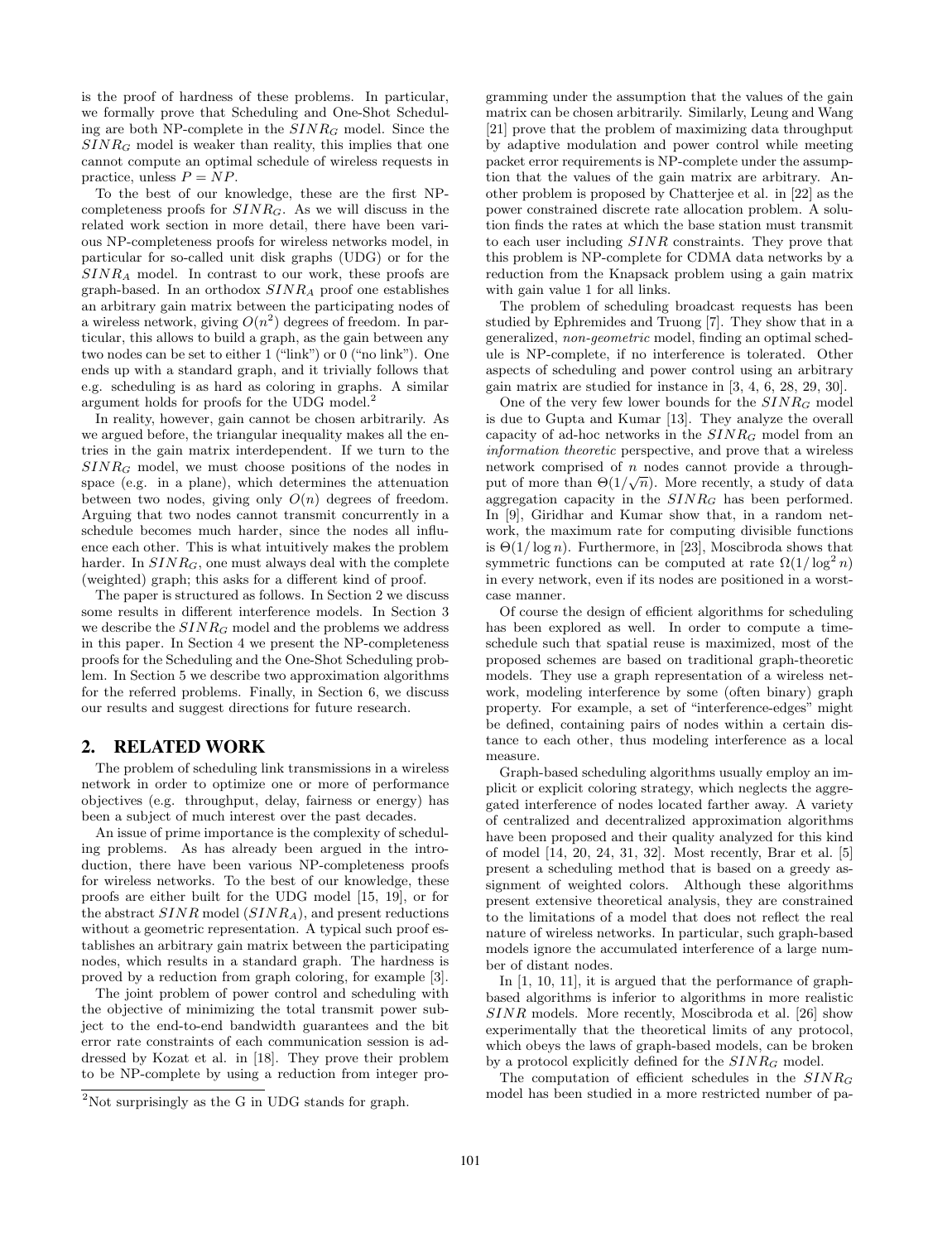pers. In [25], an efficient power-assignment algorithm, which schedules a strongly connected set of links in  $O(\log^4 n)$  time slots in the  $SINR_G$  model, is presented. The work of [2, 3, 16] proposes mathematical programming formulations for deriving optimal schedules. However, the resulting formulations are infeasible from a computational point of view as the running time is exponential in the input.

### **3. MODEL**

In this paper we attend to the problem of scheduling communication requests (links) of nodes positioned in a Euclidean plane. The set of links is denoted by  $L = l_1, \ldots, l_n$ , where each link  $l_i$  represents a communication request from a sender  $s_i$  to a receiver  $r_i$ , which are determined by points in the plane. The Euclidean distance between two nodes  $s_i, r_j$  is denoted by  $d_{ij} = d(s_i, r_j)$ , so the length of link  $l_i$  is referred to by  $d_{ii}$ .

Choosing an appropriate interference model is crucial when studying scheduling in wireless networks. We use the standard Signal-to-Interference-plus-Noise-Ratio (SINR) model [13], where a message can be transmitted successfully depending on the ratio of the received signal strength and the sum of the interference caused by nodes sending simultaneously plus noise level. We assume a transmission can be decoded correctly if this ratio exceeds a hardwaredependent value  $\beta$ . This model captures important aspects of real wireless networks and it is at the same time succinct enough to allow a concise performance analysis.

More formally, the received power  $P_{r_i}(s_j)$  of a signal transmitted by sender  $s_j$  at receiver  $r_i$  is

$$
P_{r_i}(s_j) = \frac{P}{d_{ji}^{\alpha}},
$$

where P is the transmission power and  $d_{ji}^{-\alpha}$  comprises the propagation attenuation (link gain). The *path-loss exponent*  $\alpha$  is a constant, whose exact value depends on external conditions of the medium (humidity, obstacles, etc.), as well as the exact sender-receiver distance. As common, we assume that  $\alpha > 2$  [13].

Given a request  $l_i = (s_i, r_i)$ , we use the notation  $I_{r_i}(s_i) =$  $P_{r_i}(s_j)$  for any other sender  $s_j$  concurrent to  $s_i$ , in order to emphasize that the signal power transmitted by  $s_j$  is perceived at  $r_i$  as interference. The *total interference*  $I_{r_i}$ experienced by a receiver  $r_i$  is the sum of the interference power values created by all nodes in the network transmitting simultaneously (except the intending sender  $s_i$ ), that is,  $I_{r_i} := \sum_{s_j \neq s_i} I_{r_i}(s_j)$ . Finally, let N denote the ambient noise power level. Then,  $r_i$  receives  $s_i$ 's transmission if and only if

$$
SINR(r_i) = \frac{P_{r_i}(s_i)}{I_{r_i} + N}
$$
  
= 
$$
\frac{P_{r_i}(s_i)}{\sum_{j \neq i} I_{r_i}(s_j) + N}
$$
  
= 
$$
\frac{\frac{P}{d_{\text{tr}}^{\alpha}}}{\sum_{j \neq i} \frac{P}{d_{\text{tr}}^{\alpha}} + N} \geq \beta,
$$
 (1)

where  $\beta$  is the minimum  $SINR$  required for a successful message reception. In the sequel we assume  $\beta \geq 1$ .

In this work we assume that all nodes transmit with the same power level. This assumption is also referred to as uniform power assignment scheme [12]. This kind of power assignment has been widely adopted in practical systems and has been studied in depth in [33].

For the sake of simplicity, in the following analysis sections, we set  $N = 0$  and ignore the influence of noise in the calculation of SINR. However, this has no significant effect on the results.

### **3.1 Scheduling Problem**

The aim of an algorithm for the Scheduling problem is to generate a short sequence of link sets, such that the SINR level is above a threshold  $\beta$  at every intended receiver in each link set and all links are scheduled successfully at least once.

More precisely, let  $L$  be a set of communication requests. A schedule is represented by  $S = (S_1, S_2, \ldots, S_T)$ , where  $S_t$  denotes a subset of links of L, designated to time slot t. As in [13], it is assumed without loss of generality that transmissions are slotted into synchronized slots of equal length and in each time slot  $t$ , a node can either transmit or remain silent.

The task of a scheduling algorithm is to schedule a set of communication requests  $L$  such that all messages are successfully received.

DEFINITION 3.1. Consider a time slot t. The request  $l_i =$  $(s_i, r_i)$  is successfully scheduled in time slot t if  $r_i$  can decode message from  $s_i$  correctly according to the SINR inequality (1).

We aim at ensuring that after as few time slots as possible every link has been transmitted. The scheduling complexity defined in [25] is a measure that captures the amount of time required by a scheduling protocol to schedule requests in the physical SINR model.

DEFINITION 3.2. Let  $S_t$  be the set of all successfully scheduled links in time slot t. The Scheduling problem for  $L$  consists in finding a schedule  $S$  of minimal length  $T$  such that the union of all successfully transmitted links  $\bigcup_{t=1}^{T(S)} S_t$ equals L. An algorithm's scheduling complexity is the length of the schedule generated.

Evidently, an algorithm's quality is reflected by its scheduling complexity. Ideally, a wireless scheduling protocol should achieve an optimal scheduling complexity in all networks and for arbitrary communication requests.

In the sequel, we assume that there are no conflicts in the transmission setup, i.e., each node is either a sender or a receiver and each receiver is associated with only one sender. These conflicts can be resolved efficiently by introducing additional nodes at the same position such that there is one sender-receiver pair for each link. Therefore we neglect them for simplicity's sake.

### **3.2 One-Shot Scheduling Problem**

In contrast to the Scheduling problem, where we were interested in a schedule for all links, the objective of an algorithm solving the One-Shot Scheduling problem is to pick a subset of weighted links such that the total weight is maximized and the  $SINR$  level is at least  $\beta$  at every scheduled receiver. In other words, we attempt to use one slot to its full capacity.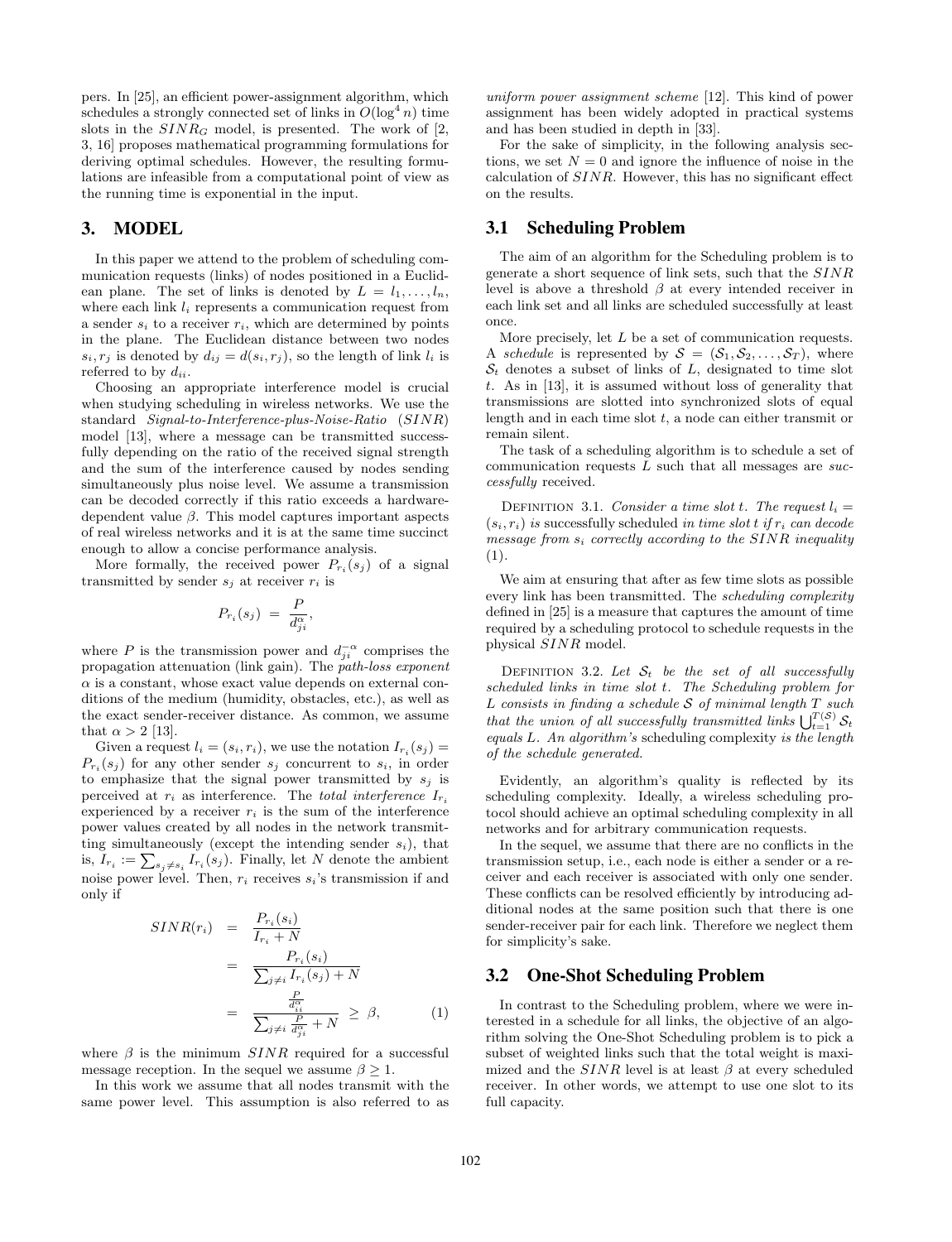Formally, let  $L$  be a set of communication requests, where each link  $l_i$  is assigned a weight  $w_i$ . A set  $S =$  $(l_1, l_2, \ldots, l_m) \subseteq L$  is a solution to an instance of a One-Shot Scheduling problem if the following two conditions hold:

$$
S = \underset{S' \subseteq L}{\text{argmax}} \sum_{i_j \in S'} w_j,
$$
  

$$
SINR(r_j) \geq \beta, \quad \forall i_j \in S.
$$

# **4. COMPLEXITY OF PROBLEMS IN GEOMETRIC SINR**

Solving problems in the SINR setting is very difficult. Even finding an algorithm determining a good approximation for every problem instance is hard, as is documented by the vast amount of literature with heuristics on this subject [2, 3, 8, 10, 16, 25, 27].

As mentioned in the introduction and related work section, there are hardly any results on the hardness of problems in a geometric setting. However, insights on the complexity are very important for the design of efficient algorithms. In this section we analyze the Scheduling problem and the One-Shot Scheduling problem and prove them to be  $NP$ -complete in the  $SINR_G$  model.

### **4.1 Scheduling Problem**

Proving the Scheduling problem to be NP-hard implies that there exists no polynomial time algorithm for determining an optimal schedule, unless  $P = NP$ . It is widely believed that an NP-hard computational problem is not tractable efficiently.

We proceed by first showing that the decision version of Scheduling problem under uniform power assignment scheme is in the complexity class NP and then give a polynomial time reduction from the Partition problem, an NPcomplete special case of the well known Subset Sum problem. If the solution to an instance of the Scheduling problem implies a solution to any instance of the Partition problem, Scheduling must be at least as hard as Partition.

#### Lemma 4.1. Scheduling is in NP.

PROOF. A decision problem is in NP if one can verify a solution deterministically in polynomial time. To decide whether a schedule of a given size permits the successful transmission of all links, we have to verify, for every link, whether there is a time slot assigned to it and if the  $SINR$ exceeds  $\beta$  under the interference of the links scheduled in the same slot. Since computing the SINR level for each receiver in its time slot can be done in  $O(n^2)$  time, a schedule is an efficiently verifiable witness for this problem.  $\quad \Box$ 

#### Lemma 4.2. The Partition problem is reducible to the Scheduling problem in polynomial time.

PROOF. The Partition problem (proved to be NPcomplete by Karp in his seminal work [17]) can be formulated as follows: Given a set  $\mathcal I$  of integers, is it possible to divide this set into two subsets  $\mathcal{I}_1$  and  $\mathcal{I}_2$ , such that the sums of the numbers in each subset are equal? The subsets  $\mathcal{I}_1$  and  $\mathcal{I}_2$  must form a partition in the sense that they are disjoint and they cover  $\mathcal{I}.$ 



Figure 1: Reduction from Partition: link  $l_{n+1}$  (or  $l_{n+2}$ ) can be scheduled if and only if the interference caused by simultaneously scheduled links  $s_j, j \in \{1 \cdots n\}$  is less our equal to  $\sigma/2$ .

Partition problem: Find  $\mathcal{I}_1, \mathcal{I}_2 \subset \mathcal{I} = \{i_1, \ldots, i_n\}$  s.t.:

$$
\mathcal{I}_1 \cap \mathcal{I}_2 = \emptyset,
$$
  
\n
$$
\mathcal{I}_1 \cup \mathcal{I}_2 = \mathcal{I}, \text{ and}
$$
  
\n
$$
\sum_{i_j \in \mathcal{I}_1} i_j = \sum_{i_j \in \mathcal{I}_2} i_j = \frac{1}{2} \sum_{i_j \in \mathcal{I}} i_j.
$$

The proof proceeds as follows. First, we define a many-toone reduction from any instance of the Partition problem to a geometric instance of the Scheduling problem. Then, we argue that the instance of the Scheduling problem cannot be scheduled in  $T \leq 1$  time slots, but can be scheduled in  $1 < T \leq 2$  time slots if and only if the instance of the Partition problem is solved.

Let us look at a set  $\mathcal{I} = \{i_1, \ldots, i_n\}$  of integers, where the elements of  $\mathcal I$  add up to  $\sigma$ ,

$$
\sum_{j=1}^{n} i_j = \sigma.
$$

Without loss of generality, we can assume all elements to be distinct and positive. We construct the following Scheduling problem instance with  $n+2$  links  $L = \{l_1, \ldots, l_{n+2}\}$  (cf. Figure 1). We refer to the sender node belonging to  $l_i$  as  $s_j$ and the receiver node  $r_j$ . We assign each of these nodes a position  $(X,Y)$  in the plane. For each integer  $i_j$  in I we set the x-axis coordinate of  $s_j$  to  $(P/i_j)^{1/\alpha}$ ,

$$
pos(s_j) = \left( \left( \frac{P}{i_j} \right)^{1/\alpha}, 0 \right) \ \forall 1 \leq j \leq n.
$$

Next, we designate for every  $r_i, 1 \leq i \leq n$  its position to be at distance  $d_{\min}$  to its sender  $s_i$ , where

$$
d_{\min} = P^{\frac{1}{\alpha}} \cdot \frac{\left(\frac{1}{(i_{\max}-1)^{1/\alpha}} - \frac{1}{i_{\max}^{1/\alpha}}\right)}{\left(1 + (n\beta)^{\frac{1}{\alpha}}\right)}
$$
(2)

and  $i_{\text{max}}$  is the maximal value of the integers in set  $\mathcal{I}$ . Thus

$$
pos(r_i) = pos(s_i) + (d_{\min}, 0).
$$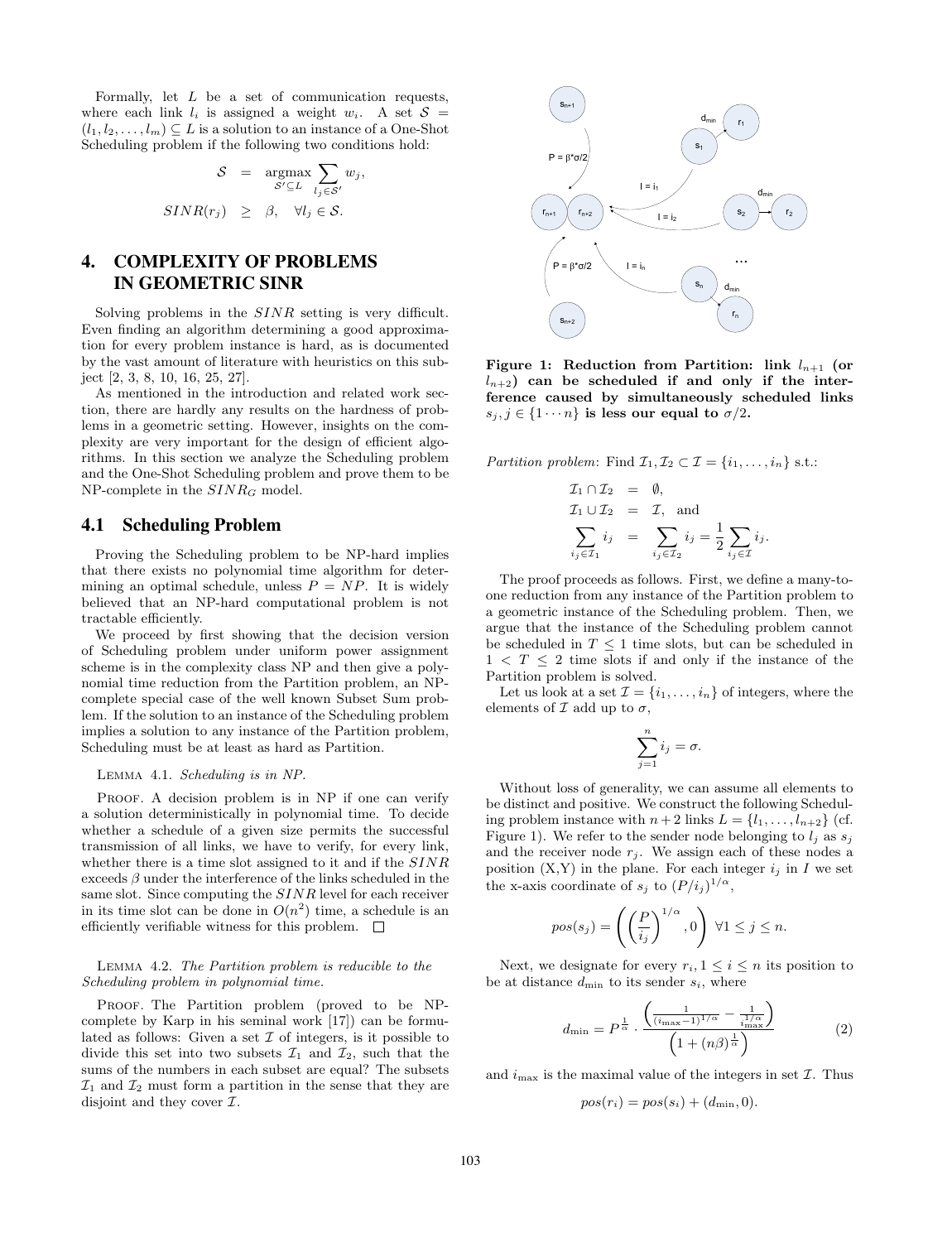Finally, we place  $r_{n+1}$  and  $r_{n+2}$  at the center  $(0,0)$  and their senders  $s_{n+1}, s_{n+2}$  perpendicular to the x-axis, at distance  $(2P/\beta\sigma)^{1/\alpha}$ , i.e.,

$$
pos(r_{n+1}) = pos(r_{n+2}) = (0,0),
$$
  
\n
$$
pos(s_{n+1}) = \left(0, \left(\frac{2P}{\beta \cdot \sigma}\right)^{1/\alpha}\right),
$$
  
\n
$$
pos(s_{n+2}) = \left(0, -\left(\frac{2P}{\beta \cdot \sigma}\right)^{1/\alpha}\right).
$$

Having defined the geometric instance of the Scheduling problem for any instance of the Partition problem, we proceed by showing that in order to find a schedule of length  $1 < T \leq 2$ , a solution to the Partition problem is required. Clearly, it is not possible to schedule all links in one slot, since the receivers  $r_{n+1}$  and  $r_{n+2}$  are at the same position and we assume  $\beta \geq 1$ .

In order to transmit successfully, the SINR constraint at the intended receiver has to be satisfied. In the following lemma we prove that the receivers  $r_1, \ldots, r_n$  are close enough to their respective senders to guarantee successful transmission, regardless of the number of other links scheduled simultaneously.

LEMMA 4.3. Let  $L_i = \{l_j | 1 \leq j \leq n+1 \text{ and } i \neq j\}$ . It holds for all  $i \leq n$  that the SINR exceeds  $\beta$  when the link  $l_i$ is scheduled concurrently with the set  $L_i$ ,

$$
SINR(r_i) = \frac{\frac{P}{d_{ii}^{\alpha}}}{\sum_{l_j \in L_i} \frac{P}{d_{ji}^{\alpha}}} > \beta.
$$

We are not considering  $l_{n+2}$ , since  $l_{n+1}$  and  $l_{n+2}$  can never be scheduled simultaneously and the distance between  $s_{n+2}$ and any other node is the same as the distance between  $s_{n+1}$ and this node.

PROOF. Since the positions of the sender nodes  $s_1, \ldots, s_n$ depend on the values of  $i_1,\ldots,i_n$ , we can determine the minimum distance between two sender nodes  $s_i, s_k$ .

$$
d(s_j, s_k) = |d(s_j, r_{n+1}) - d(s_k, r_{n+1})|
$$
  
= 
$$
\left| \left( \frac{P}{i_j} \right)^{\frac{1}{\alpha}} - \left( \frac{P}{i_k} \right)^{\frac{1}{\alpha}} \right|
$$
  

$$
\geq P^{\frac{1}{\alpha}} \left( \frac{1}{(i_{\max} - 1)^{1/\alpha}} - \frac{1}{i_{\max}^{1/\alpha}} \right).
$$
 (3)

Thus, one can deduce that the sender  $s_j$  closest to  $r_i$ ,  $i \neq j$ is located at least at distance  $d(s_j, s_i) - d_{\min}$  from  $r_i$ . All the other sender nodes (including  $s_{n+1}$ ) are farther away. This suffices to show a lower bound for  $SINR(r_i)$ .

$$
SINR(r_i) > \frac{\frac{1}{n_{\min}^{\alpha}}}{\frac{(d(s_j, s_i) - d_{\min})^{\alpha}}{n}} \geq \frac{1}{n} \left( \left( 1 + (n\beta)^{1/\alpha} \right) - 1 \right)^{\alpha} = \beta.
$$
 (4)

Having proved that successful transmission is guaranteed for links  $l_1, \ldots l_n$ , no matter how many other links are scheduled concurrently, we now return to the proof of Lemma 4.2.

 $\Box$ 

We claim that there exists a solution to the Partition problem if and only if there exists a 2-slot schedule for L. For the first part of the claim, assume we know two subsets  $\mathcal{I}_1, \mathcal{I}_2 \subset \mathcal{I}$ , whose elements sum up to  $\sigma/2$ . To construct a 2-slot schedule,  $\forall i_j \in \mathcal{I}_1$ , we assign the link  $l_j$  to the first time slot, along with  $l_{n+1}$ , and assign the remaining links to the second time slot. Due to Lemma 4.3 we can focus our analysis on the receivers  $r_{n+1}$  and  $r_{n+2}$ . The situation is the same for both receivers, so it suffices to examine  $r_{n+1}$ . The signal power  $r_{n+1}$  receives from its sender node  $s_{n+1}$  is

$$
P_{r_{n+1}}(s_{n+1}) = \frac{P}{\left(\left(\frac{2P}{\beta\sigma}\right)^{\frac{1}{\alpha}}\right)^{\alpha}} = \frac{\beta\sigma}{2}.
$$

The interference  $r_{n+1}$  experiences from each sender  $s_j$  is

$$
I_{r_{n+1}}(s_j) = \frac{P}{\left(\left(\frac{P}{i_j}\right)^{\frac{1}{\alpha}}\right)^{\alpha}} = i_j,
$$

which results in total interference of

$$
I_{r_{n+1}} = \sum_{i_j \in \mathcal{I}_1} i_j = \frac{\sigma}{2}.
$$

This allows to lower bound the  $SINR$  at  $r_{n+1}$ 

$$
SINR(r_{n+1}) \ge \frac{P_{r_{n+1}}(s_{n+1})}{I_{r_{n+1}}} = \frac{\beta \sigma/2}{\sigma/2} = \beta,
$$

which, in combination with Lemma 4.3, proves that our schedule guarantees successful transmission for all links.

For the second part of the claim, we need to show that if no solution to the Partition problem exists, we cannot find a 2-slot schedule for L. No solution to the Partition problem implies that for every partition of  $\mathcal I$  into two subsets, the sum of one set is greater than  $\sigma/2$ . Assume we could still find a schedule with only two slots. Since the receivers  $r_{n+1}$  and  $r_{n+2}$  are at the same position, they have to be assigned to different slots to permit a successful transmission. Because we have to split  $L \setminus \{l_{n+1}, l_{n+2}\}\$  into two sets and the received power from  $s_j$ ,  $j = 1, \ldots, n$  at  $(0,0)$  is  $i_j$ , we end up with a total interference at  $(0,0)$  greater than  $\sigma/2$  for one slot, which prevents the correct reception of the signal from  $s_{n+1}$ or  $s_{n+2}$ .

We can now state a theorem on the complexity of the Scheduling problem.

THEOREM 4.4. The Scheduling problem in  $SINR_G$  is NP-complete.

PROOF. By Lemma 4.1, Scheduling is NP. By Lemma 4.2, Partition is reducible to Scheduling. Therefore, Scheduling is NP-complete.  $\square$ 

#### **4.2 One-Shot Scheduling problem**

In this section we prove that the decision version of the weighted One-Shot version of the Scheduling problem, under uniform power assignment scheme, is also NP-complete in the  $SINR_G$  model. We proceed by first showing in Lemma 4.5 that the One-Shot Scheduling problem is in the complexity class NP and then give a polynomial time reduction for the Knapsack problem in Lemma 4.6.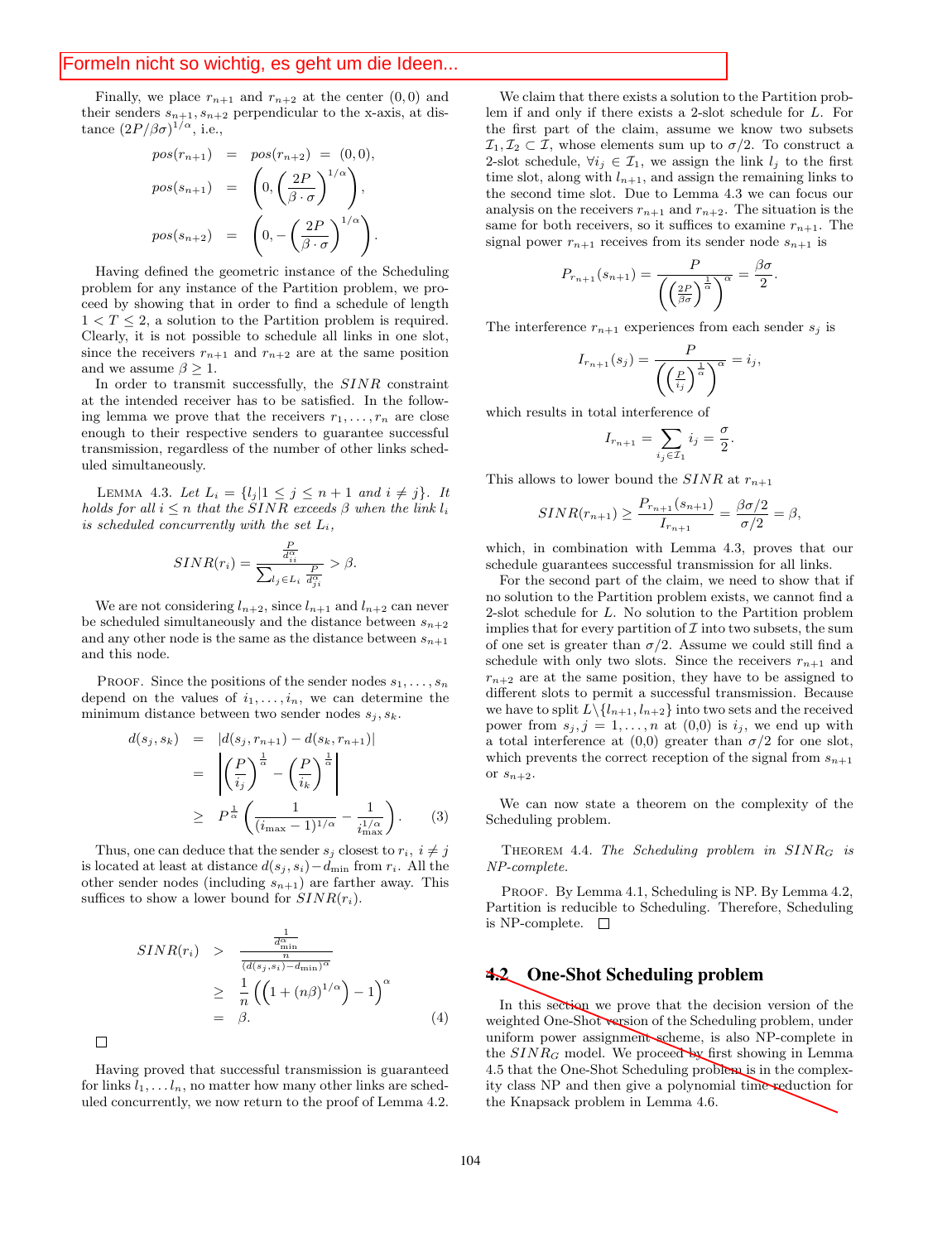

Figure 2: Reduction from Knapsack: the weight of simultaneously scheduled links is maximized if and only if the sum of the values  $p_i$  assigned to them is maximized and the knapsack capacity  $W$  is not violated.

LEMMA 4.5. The One-Shot Scheduling problem is in NP.

PROOF. Given a set of links, it is possible to verify whether these links satisfy the  $SINR$  constrains and whether the sum of their weights exceeds a certain threshold in time polynomial to the size of the input, analogously to the Scheduling problem (Lemma 4.1).  $\Box$ 

LEMMA 4.6. Knapsack is reducible to the One-Shot Scheduling problem in polynomial time.

PROOF. Let us first introduce the Knapsack problem: Consider *n* kinds of items,  $x_1$  through  $x_n$ , where each item  $x_i$  has a value  $p_i$  and a weight  $w_i$ . The maximum weight that we can carry in a bag is  $W$ . Our aim is to choose the items we put in the bag such that the sum of the values is maximized. We can formulated this task as an integer program.

Knapsack problem:

$$
\max \sum_{j=1}^{n} p_j x_j, \qquad \text{s.t.} \tag{5}
$$

$$
\sum_{j=1}^{n} w_j x_j \leq W, \qquad (6)
$$
  

$$
x_j \in \{0, 1\}, \quad j = 1, ..., n
$$

Without loss of generality, we assume that there are only items of distinct integer weights. As in the proof for the Scheduling problem, we start by defining a many-to-one reduction from any instance of the Knapsack problem to a geometric instance of the One-Shot Scheduling problem, and afterwards prove that the latter can be solved if and only if the former is also solved.

We have to dispose links in the plane, such that the rules of the Knapsack problem are enforced (cf. Figure 2). We position a sender node  $s_i$  in the plane for each  $x_i$ , such that the received power from  $s_i$  at  $(0,0)$  is  $w_i$ , i.e.,

$$
pos(s_i) = \left( \left( \frac{P}{w_i} \right)^{\frac{1}{\alpha}}, 0 \right), \quad \forall 1 \leq j \leq n.
$$

Now we set  $r_i$  close enough to  $s_i$  to guarantee successful reception regardless of other links.

$$
pos(r_i) = pos(s_i) + (d_{min}, 0), \text{ where}
$$

$$
d_{min} = P^{\frac{1}{\alpha}} \cdot \frac{\left(\frac{1}{(w_{max} - 1)^{1/\alpha}} - \frac{1}{w_{max}^{1/\alpha}}\right)}{\left(1 + (n\beta)^{\frac{1}{\alpha}}\right)},
$$

and  $w_{\text{max}}$  is the largest weight in this problem instance.

In the next step we place an additional link  $l_{n+1}$ , such that  $r_{n+1}$  is at  $(0,0)$  and  $s_{n+1}$  is in such a distance that the received power at  $(0,0)$  is  $\beta W$ .

$$
pos(r_{n+1}) = (0,0),
$$
  

$$
pos(s_{n+1}) = \left(0, \left(\frac{P}{\beta W}\right)^{\frac{1}{\alpha}}\right).
$$

Thereafter, we assign a weight to each link:

$$
weight(l_i) = p_i, \quad \forall 1 \le i \le n
$$
  

$$
weight(l_{n+1}) = 2 \cdot \sum_{j=1}^{n} p_j.
$$

Note that  $SINR(r_i) > \beta, \forall i = 1...n$ , even if all link transmissions are concurrent, since we can apply Lemma 4.3 (due to the fact that we chose the distance between a sender and a receiver of a link to be  $d_{\min}$  in both reductions). If we execute an algorithm solving this One-Shot Scheduling problem, we obtain a solution for the Knapsack problem: Let  $\mathcal{S}_{OPT}$  be the set of links of an optimal solution to the One-Shot problem constructed above. The described assignment of weights ensures that  $l_{n+1}$  is picked, since without it the maximal sum of weights cannot be reached. We can compute  $SINR(r_{n+1})$  as follows

$$
SINR(r_{n+1}) = \frac{P_{r_{n+1}}(s_{n+1})}{I_{r_{n+1}}}
$$

$$
= \frac{\overline{\left(\frac{P}{(\beta W})^{\frac{1}{\alpha}}\right)^{\alpha}}}{\sum_{l_j \in \mathcal{S}_{OPT}} \overline{\left(\frac{P}{(w_j)}^{\frac{1}{\alpha}}\right)^{\alpha}}}
$$

$$
= \beta \cdot \frac{W}{\sum_{l_j \in \mathcal{S}_{OPT}} w_j},
$$

and since a valid solution allows  $l_{n+1}$  to be transmitted successfully, we have  $SINR(r_{n+1}) > \beta$ . Consequently a solution to the One-Shot Scheduling problem satisfies

$$
\sum_{l_j \in \mathcal{S}_{OPT}} \mathbf{w}_j < W.
$$

Hence, each of the selected links  $l_i$  stands for  $x_i$  in (5) and  $(6)$ , which fulfills the condition of the Knapsack problem. Because  $\mathcal{S}_{OPT}$  maximizes the sum of the weights at the same time, the sum of the values of the items of the Knapsack problem is maximized as well. This implies that no algorithm can solve the One-Shot Scheduling problem without solving an NP-complete problem.  $\square$ 

THEOREM 4.7. One-Shot Scheduling in  $SINR_G$  is NPcomplete.

PROOF. The proof follows from Lemmas 4.5 and 4.6.  $\Box$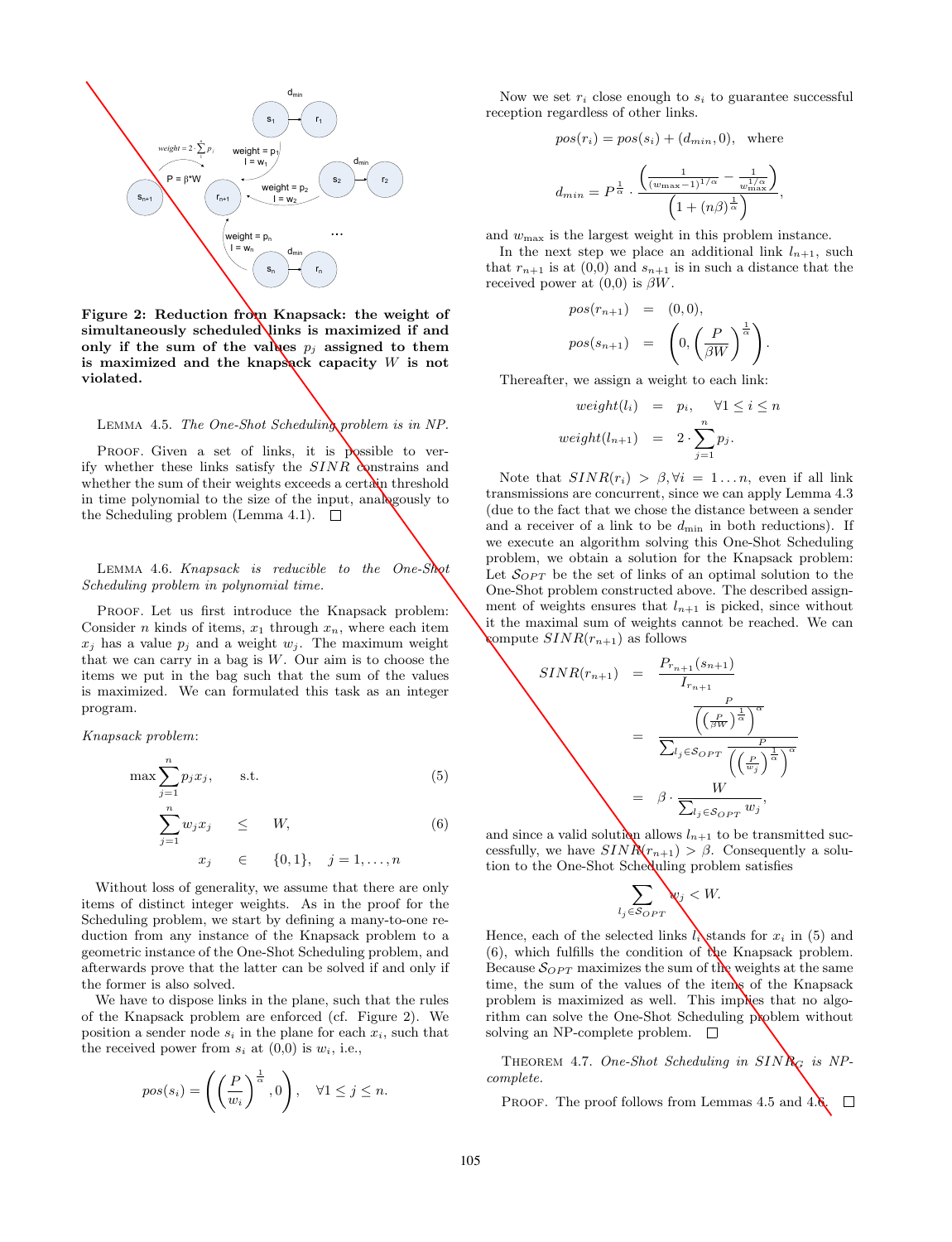In contrast to these results on the complexity of scheduling with a *uniform power assignment*, the question whether the Scheduling problem *with* power control is also NP-complete remains open and is an area of active research.

### **5. APPROXIMATION ALGORITHMS**

In this section we propose two approximation algorithms for the Scheduling and the One-Shot Scheduling problems.

Before describing the algorithms, let us introduce the notion of *length diversity*, namely the number of magnitudes of distances. Formally,  $\mathbf{g}(L)$  is defined as

$$
g(L) := |\{m | \exists l_i, l_j \in \mathbf{X} : \lfloor \log(d_{ii}/d_{jj}) \rfloor = m \}|. \tag{7}
$$

For our problem,  $g(L)$  denotes the number of non-empty length classes of the set of links  $\mathbf{b}_0$  be scheduled. In realistic scenarios, the diversity  $g(L)$  is usually a small constant.

The algorithms we present consist of two steps: First, the problem instance is partitioned into disjoint link length classes; then, a feasible schedule is constructed for each length class using a greedy strategy.

### **5.1 Scheduling**

Algorithm 1 Approximation Algorithm for the Scheduling problem

- **Require:** A set  $L$  of links located arbitrarily in the Euglidean plane
- **Ensure:** A schedule  $S$  in which every link can be transmit ted successfully
- 1: Let  $R = R_0, \ldots, R_{\log(l_{\text{max}})}$  such that  $R_k$  is the set of links  $l_i$  of length  $2^k \leq d_{ii} < 2^{k+1}$ ;
- 2:  $t = 1$ ;
- 3: for all  $R_k \neq \emptyset$  do 4: Partition the pla
- 4: Partition the plane into squares of width  $\mu \cdot 2^k$ ;<br>5: 4-color the cells such that no two adjacent cells
- 5: 4-color the cells such that no two adjacent cells have the same color.
- 6: for  $j = 1$  to 4 do
- 7: Select color j;
- 8: repeat
- 9: For each square A of color j, pick one link  $l_i \in$  $R_k$  with receiver  $r_i$  in A, assign it to time slot t  $(L_j^k = L_j^k \cup l_i);$
- 10:  $t = t + 1; S_t = L_j^k;$
- 11: **until** all links of  $R_k$  in the selected squares are scheduled
- 12: end for
- 13: end for
- 14: return  $S$ :

The algorithm (for a description in pseudo-code see Algorithm 1) starts by partitioning the input set of links  $L$  into length classes  $(R_0, \dots, R_{g(L)})$ . Each subset  $R_k$  is scheduled separately. First, the plane is partitioned into square grid cells of side  $\mu \cdot 2^k$ , where  $\mu$  is defined as follows

$$
\mu = 4\left(8\beta \cdot \frac{(\alpha - 1)}{(\alpha - 2)}\right)^{\frac{1}{\alpha}},\tag{8}
$$

and then the cells are colored regularly with 4 colors (cf. Figure 3). Links whose receivers belong to different cells of



Figure 3: In line 7 of Algorithm 1, the algorithm picks all squares numbered by  $i$ . The example shows an inner loop iteration for length class  $R_k$  and  $j = 3$ . The algorithm schedules one unscheduled link from each selected square (if there exists one).

the same color are scheduled simultaneously (added to set  $L_j^k$ ). Note that the inner repeat loop (lines 9-12) constructs a schedule of length  $\Delta(A_{max}^k)$ , which is the maximum number of links in length class  $k$ , whose receivers are in the same grid cell  $A^k$ . Given that there are 4 colors and  $g(L)$  length classes, all links a scheduled in  $4 \cdot \Delta(A_{max}^k) \cdot g(L)$  time slots.

We show now that the schedule obtained by Algorithm 1 is correct, by proving in Theorem 5.1 that all links can be scheduled successfully in their respective time slot.

THEOREM 5.1. Consider an arbitrary set of links  $L$  to be scheduled. For every time slot t, the set  $S_t$  of links output by Algorithm 1 is scheduled successfully, i.e., the SINR at every *intended receiver is larger than*  $\beta$ .

PROOF. We demonstrate that all transmissions scheduled in a time slot  $t$  are received successfully by the intended receivers, i.e.,  $\chi$ heir  $SINR$  is sufficiently high.

Without loss  $\delta$  generality, let us examine links in a length class  $R_k$ . Every link  $l_i \in R_k$  satisfies  $d_{ii} < 2^{k+1}$ , thus the perceived power at  $\lambda$  from  $s_i$  is at least

$$
P_{r_i}(s_i) \ge \frac{P}{2^{\alpha(k+1)}}.\tag{9}
$$

Since Algorithm 1 schedules at most one link in each cell with the same color concurrently, the closest 8 senders  $s_j$ scheduled in the same time slot must be at least at distance  $d(r_i, s_j) \geq \mu 2^k - 2^{k+1} = 2^k(\mu - 2)$  to  $r_i$  (cf. Figure 3). Consequently, the sum of their interference experienced by  $r_i$  is less than

$$
\sum_{j=1}^{8} P_{r_i}(s_j) \leq \frac{8P}{(2^k(\mu - 2))\Delta}.
$$

In the next step, we consider the (at most)  $\sqrt{6}$  senders  $s_i$ at distance  $3\mu 2^k - 2^{k+1} \leq d(r_i, s_j) \leq 5\mu 2^{k'} - 2^{k+1}$ . They contribute a total interference of

$$
\sum_{j=9}^{25} P_{r_i}(s_j) \le \frac{16P}{(2^k(3\mu - 2))^{\alpha}}.
$$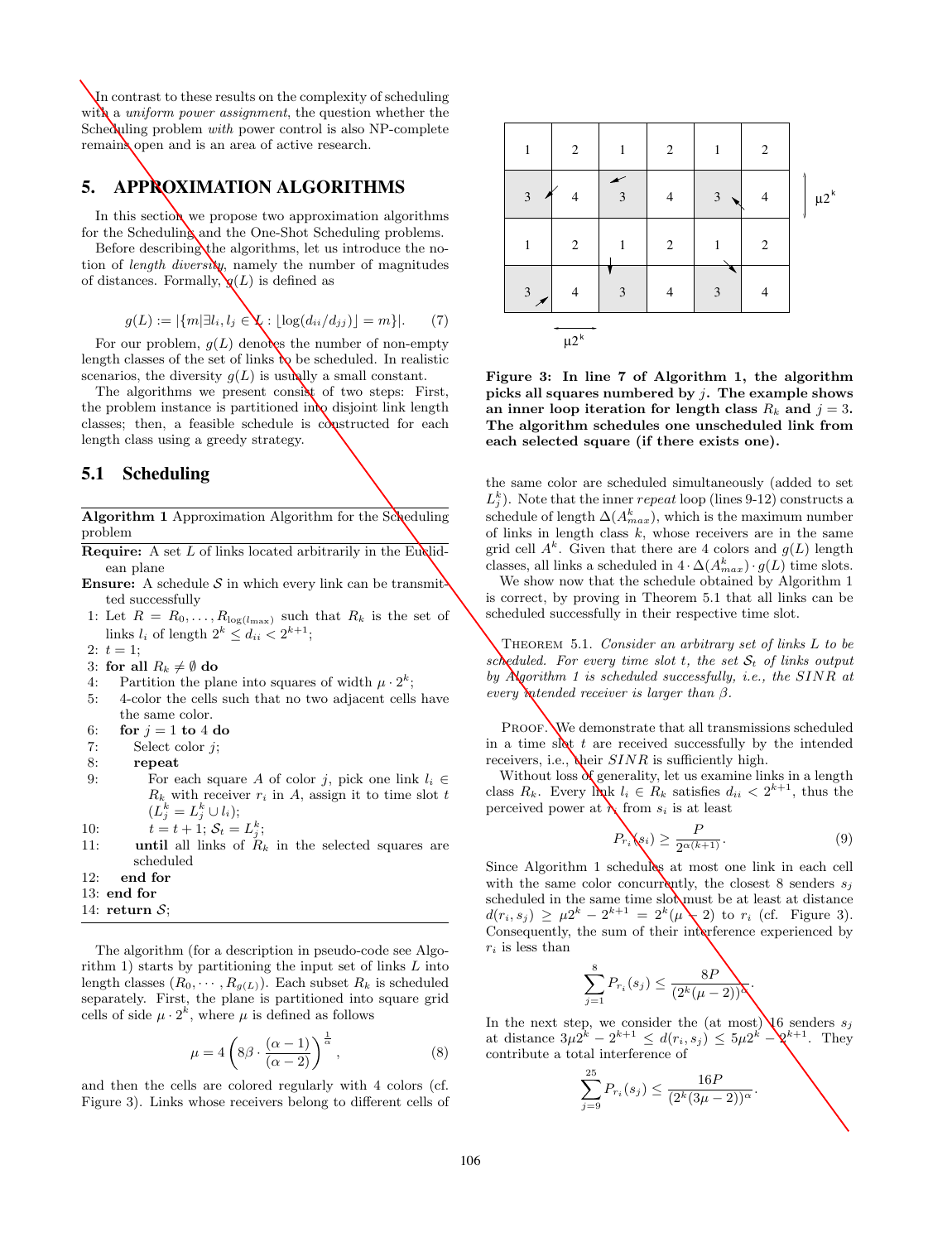We continue aggregating the interference from nodes  $s_i$  at distance range

$$
(2k-1)\mu 2^k - 2^{k+1} \leq d(r_i, s_j) < (2l+1)\mu 2^k - 2^{k+1},
$$

 $\forall l = 1, \lambda, \ldots$  Since at most 8l links are picked in each interval, the interference caused by them is at most

$$
\sum_{\substack{(2l+1)\mu^{2k} \\ d(r_i, s_j) \ge 0 \\ (2l-1)\mu^{2k} - 2^{k+1}}}^{d(r_i, s_j) < \sum_{j=1}^{k+1} P_{r_i}(s_j) \le \frac{8P \cdot l}{(2^k((2l-1)\mu - 2))^{\alpha}}.
$$

Thus, the total interference at a scheduled receiver  $r_i$  can be upper bounded by

$$
I_{r_i} \leq \sum_{l=1}^{\infty} \frac{8P \cdot l}{(2^k((2l-1)\mu-2))^{\alpha}}
$$
  
\n
$$
\leq \frac{8P}{2^{k\alpha}} \sum_{l=1}^{\infty} \frac{1}{(\frac{1}{2}(2l-\sqrt{\mu})^{\alpha}} \qquad (10)
$$
  
\n
$$
\leq \frac{8P}{2^{(k-1)\alpha}\mu^{\alpha}} \sum_{l=1}^{\infty} \frac{1}{(2l-l)^{\alpha}}
$$
  
\n
$$
\leq \frac{8P}{2^{(k-1)\alpha}\mu^{\alpha}} \sum_{l=1}^{\infty} \frac{1}{l^{\alpha-1}}
$$
  
\n
$$
\leq \frac{8P}{2^{(k-1)\alpha}\mu^{\alpha}} \frac{(\alpha-1)}{(\alpha-2)}, \qquad (11)
$$

where (10) follows because  $x - 2 > x/2$ ,  $\forall x > 4$  and  $\mu > 4$ . given that  $\beta \geq 1$  and  $\alpha \geq 2$ ; and (11) follows from a bound on Riemann's zeta function. Using (9), (11), and plugging in the value of  $\mu$ , defined in (8), the SINR at receiver  $r_i$ can be lower bounded by

$$
SINR(r_i) = \frac{P_{r_i}(s_i)}{I_{r_i}}
$$
  
> 
$$
\frac{\frac{P}{2^{\alpha(k+1)}}}{\frac{8P}{2^{(k-1)\alpha}\mu^{\alpha}}\frac{(\alpha-1)}{(\alpha-2)}}
$$
  
= 
$$
\frac{\mu^{\alpha}}{4^{\alpha} \cdot 8 \cdot \frac{(\alpha-1)}{(\alpha-2)}}
$$
  
= 
$$
\beta,
$$

 $\Box$ 

Now we turn our attention to the efficiency of Algorithm 1. In particular, in Theorem 5.2 we bound its approximation ratio.

THEOREM 5.2. The approximation ratio of Algorithm 1 is  $O(g(L))$ , where  $g(L)$  is the length diversity of the input, defined in (7).

PROOF. The proof relies on the choice of a so called *critical* square  $A_{max}^k = \mu 2^k \times \mu 2^k$  (cf. Figure 4), i.e., we choose the cell with the highest density  $\Delta(A_{max}^k)$  over all  $g(L)$  generated grids. Note that  $\Delta(A_{max}^k)$  is the number of links  $l_i$  whose receiver is located in cell  $A_{max}^k$  and whose length class is k, i.e.,  $2^k \leq d_{ii} < 2^{k+1}$ . We proceed by showing that an optimum algorithm  $OPT$  can schedule all  $\Delta(A_{max}^k)$  in at



Figure 4: Lower Bound: an optimum algorithm could schedule at most  $q$  links with receivers in  $A^k_{max}$ in length class  $k$  in a single time slot.

least  $T_{OPT} = \lceil \Delta(A_{max}^k)/q \rceil$  time slots, where q is a constant dependent on parameters  $\alpha$  and  $\beta$  ( $\mu$  is defined in (8)):

$$
q = \frac{\left(2(\sqrt{2}\mu + 1)\right)^{\alpha}}{\beta}.
$$
 (12)

Assume, by contradiction, that OPT schedules all links in less than  $T_{OPT}$  time slots. Therefore, there must exist a time slot  $t', 1 \leq t' \leq T_{OPT}$ , such that more than q links in  $A_{max}^k$  are scheduled simultaneously. We pick one of the scheduled links  $l_i, r_i \in A_{max}^k$  in time slot  $t'$  and calculate the resulting  $SINR$  level at  $r_i$ :

$$
SNR(r_i \in A_{max}^k) \leq \frac{\frac{P}{d_{ii}^{\alpha}}}{P \cdot \sum_{j=0}^q d(s_j, r_i)^{-\alpha}}
$$
  
< 
$$
< \frac{\frac{P}{2^{k\alpha}}}{P \cdot q \cdot (2\sqrt{2}\mu 2^k + 2^{k+1})^{-\alpha}} (13)
$$
  

$$
= \beta, \qquad (14)
$$

where (13) follows from the fact that  $d_{ii} \geq 2^k$ ,  $d_{jj} < 2^{k+1}$ and  $d(r_i, r_j) \leq 2\sqrt{\lambda} \mu^{2k}$ ; and (14) follows from definition  $(12)$  of q.

Hence, to schedule all links in the *critical* square  $A_{max}^k$ , OPT needs time

$$
T_{OPT} \ge \left\lceil \frac{\Delta(A_{max}^k)}{q} \right\rceil. \tag{15}
$$

On the other hand, Algorithm  $\Gamma$  schedules all links in L in time

$$
T(Algorithm 1) \le 4 \cdot \Delta(A_{m\alpha}^{k}) \cdot g(L). \tag{16}
$$

The approximation ratio follows from  $(\mathbb{N})$  and  $(16)$ :

$$
\frac{T(Algorithm 1)}{TopT} \leq 4q \cdot g(L)
$$
  
=  $O(g(L))$ . (17)

 $\Box$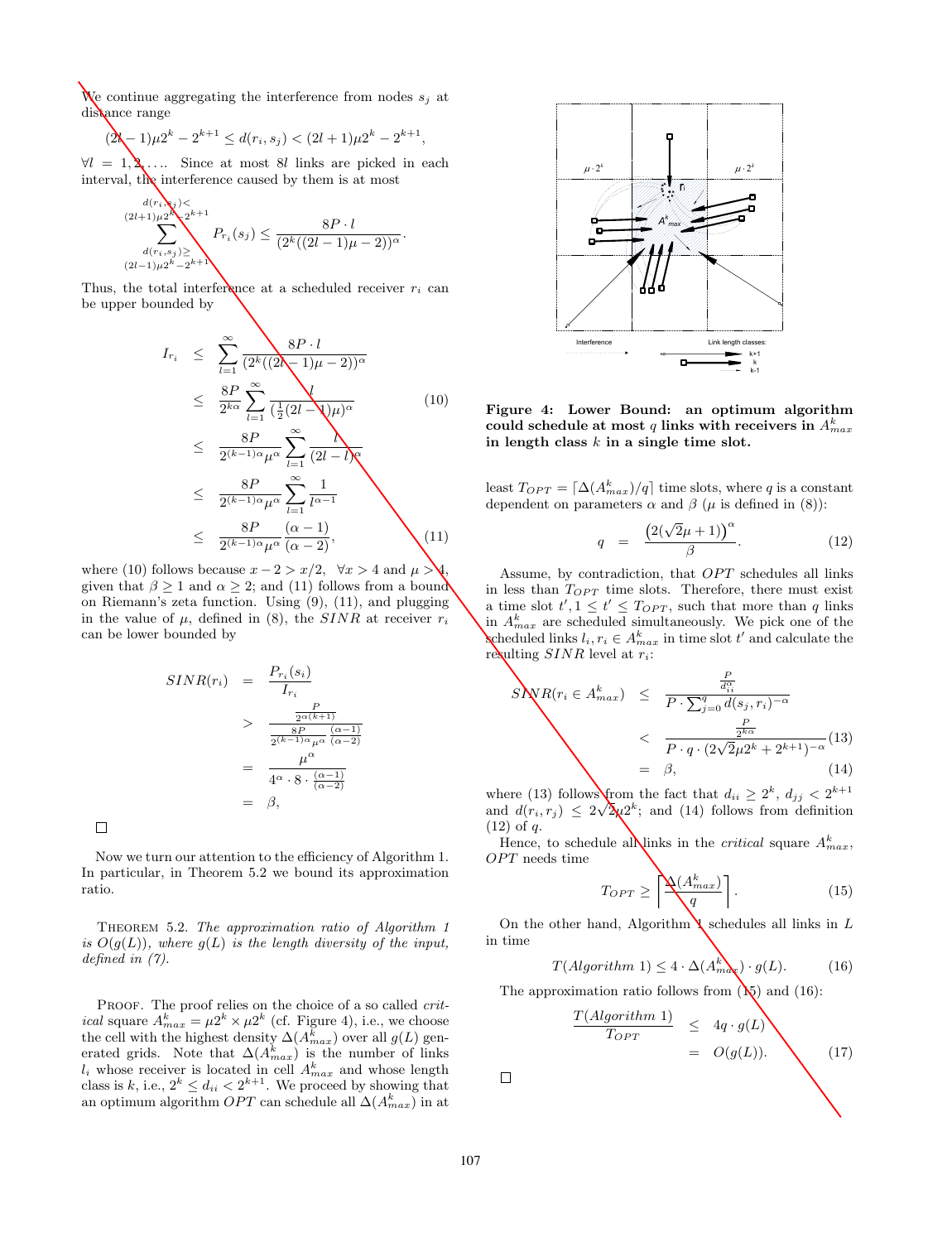# **5.2 One-Shot Scheduling**

Algorithm 1 can be adapted to solve the weighted One-Shot Scheduling problem described in Section 3.2 (cf. pseudo code in Algorithm 2). As before, the input set  $L$  is partitioned into  $g(L)$  length classes, and grids with cell size  $\mu \cdot 2^k, k \in \{0, \cdot\cdot g(L)\}\$ are colored with 4 colors  $j \in \{1 \cdots 4\}.$ Then,  $4 \cdot g(L)$  feasible schedules  $L_j^k$  are generated by greedily picking the heaviest link in each square  $A^k$  of the same color. In the end, the heaviest set of links among all colors and all link classes is chosen.

Algorithm 2 Approximation Algorithm for One-Shot Scheduling

- **Require:** A set L of links  $\log$  at a reduction at the Euclidean plane
- **Ensure:** A subset  $L_j^k$  in which every link can be transmitted successfully and the total weight  $w(L_j^k)$  is maximized
- 1: Let  $R = R_0, \ldots, R_{\log(l_{\text{max}})}$  such that  $R_k$  is the set of links  $l_i$  of length  $2^k \leq d_{ii} < 2^{k+1}$ ;
- 2:  $\mu = 4\left(\frac{8\beta(\alpha-1)}{\alpha-2}\right)^{\frac{1}{\alpha}};$
- 3: for all  $R_k \neq \emptyset$  do 4: Partition the pla
- 4: Partition the plane into squares of width  $\mu \cdot 2^k$ ;<br>5: 4-color the cells such that no two adjacent cells
- 4-color the cells such that no two adjacent cells have the same color.
- 6: for  $j = 1$  to 4 do
- 7: For each square A of color j, pick the heaviest link  $l_i \in R_k$  with receiver  $r_i$  in A, assign it to  $L_j^k \mathbf{Q}_j^k =$  $L_j^k\cup l_i);$
- 8: end for
- 9: end for
- 10: return  $\mathop{\mathrm{argmax}}_{L_j^k} \sum_{l_i \in L_j^k} w(l_i);$

Since we pick one link per selected square, the feasibility of any schedule  $L_j^k$  constructed by Algorithm 2 has been proved in Theorem 5.1. In the next theorem we analyze the approximation ratio of this algorithm.

THEOREM 5.3. The approximation ratio of Algorithm 2 is  $O(g(L))$ , where  $g(L)$  is the length diversity of the input (defined in  $(7)$ ).

PROOF. We start by defining  $OPT_k$  to be a subset of the optimum schedule OPT comprised by links that belong to length class k, i.e.,  $2^k \leq d_{ii} \in OPT_k < 2^{k+1}$ . Observe that

$$
w(OPT) = \sum_{k=0}^{g(L)} w(OPT_k).
$$
 (18)

In Theorem 5.2 we showed that an optimum algorithm could schedule at most q (defined in (12)) links in each cell  $A_k$ at a time. Therefore, given that every feasible schedule  $L_j^k$ computed by Algorithm 2 contains the heaviest link in every forth cell, the following bound holds:

$$
w(L_j^k) \geq \frac{1}{4q} \cdot w(OPT_k),
$$
  
\n
$$
\forall j \in \{1 \cdots 4\}, k \in \{0 \cdots g(L)\}.
$$
 (19)

Since Algorithm 2 returns the schedule  $L_j^k$  of maximum weight over all length classes and colorings (there are at most  $4 \cdot g(L)$  schedules  $L_j^k$ , the approximation ratio follows:

$$
\underset{L_j^k}{\operatorname{argmax}} w(L_j^k) \geq \frac{1}{4 \cdot g(L)} \cdot \sum_{k=0}^{g(L)} w(L_j^k)
$$
\n
$$
\geq \frac{1}{16q \cdot g(L)} \cdot \sum_{k=0}^{g(L)} w(OPT_k)
$$
\n
$$
\stackrel{=}{\overline{(18)}} \frac{w(OPT)}{16q \cdot g(L)} \Rightarrow
$$
\n
$$
\frac{w(OPT)}{w(Algorithm 2)} \leq 16q \cdot g(L)
$$
\n
$$
= O(g(L)). \tag{20}
$$

 $\Box$ 

Because of ambient noise, there is usually a maximal distance for a successful transmission in realistic scenarios. Moreover, because of hardware size, a sender and a receiver cannot be arbitrarily close to each other. Hence, one can establish constant minimum and maximum link lengths, which results in a constant number of link length classes  $q(L)$ . Using this observation, we can state the following corollary.

Corollary 5.4. Assuming a constant maximum and minimum link length,  $g(L)$  is constant, and Algorithms 1 and 2 achieve constant approximation ratios.

### **6. CONCLUSION**

In this work we wanted to gain deeper insights into the complexity of scheduling in wireless ad-hoc networks. To the best of our knowledge, we presented the first NPcompleteness proofs for the geometric SINR model. As opposed to other NP-completeness proofs proposed for wireless networks, which rely on a graph structure and an arbitrary gain matrix, our proof explores the geometric nature of such networks – a property, which we consider fundamental. When the distribution of nodes on the Euclidean plane is considered, all the entries in the gain matrix become constrained by  $\partial \phi$  other entries. Therefore, arguing that two nodes cannot transmit concurrently in a schedule becomes much harder. Hence, a different kind of proof is necessary.

Our main contribution is a method of reducing a problem known to be NP-complete by constructing a geometric instance of the scheduling problem. The method consists in disposing nodes in the plane in a way that restricts the number of possible solutions and enforces the constraints of the NP-complete problem. We believe that this method of reduction can be adapted to prove other problems to be hard in the  $SINR_G$  model. E.g., an exciting research direction is to analyze the complexity of the joint problem of power control and scheduling.

### **7. REFERENCES**

- [1] A. Behzad and I. Rubin. On the Performance of Graph-based Scheduling Algorithms for Packet Radio Networks. In Proc. of the IEEE Global  $Telecommunications Conference (GLOBECQM), 2003.$
- [2] A. Behzad and I. Rubin. Impact of Power Control on the Performance of Ad Hoc Wireless Networks. In Proc. of the  $24^{th}$  INFOCOM, 2005.